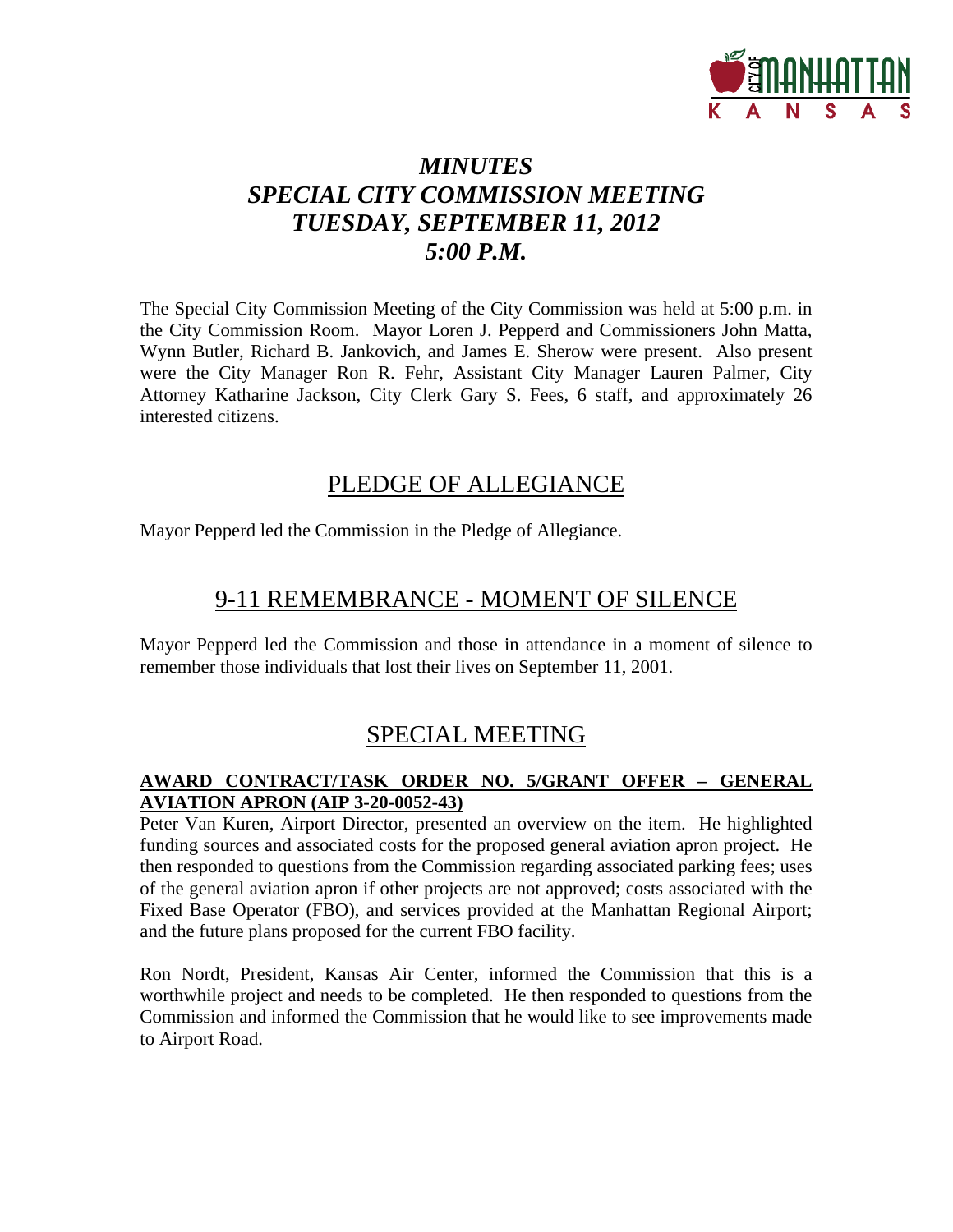# SPECIAL MEETING *(CONTINUED)*

### **AWARD CONTRACT/TASK ORDER NO. 5/GRANT OFFER – GENERAL AVIATION APRON (AIP 3-20-0052-43)** *(CONTINUED)*

After additional discussion and comments from the Commission, Commissioner Jankovich moved to accept the Engineer's Opinion of Probable Cost in the amount of \$1,770,406.00; authorize the Mayor and City Clerk to execute a construction contract in the amount of \$1,666,859.02 with Dondlinger & Sons Construction Co., Inc., of Wichita, Kansas, for construction of the General Aviation Apron at the Manhattan Regional Airport; authorize the Mayor and City Clerk to execute Task Order No. 5 in the amount of \$203,812.50 with Mead & Hunt, Inc., of Madison, Wisconsin, for construction administration of the General Aviation Apron; and accept the federal Grant Offer from FAA in the amount of \$1,890,734.00. Commissioner Sherow seconded the motion. On a roll call vote, motion carried 5-0.

## WORK SESSION

### **METROPOLITAN PLANNING ORGANIZATION**

Lauren Palmer, Assistant City Manager, presented an overview on the Metropolitan Planning Organization (MPO) and process to develop an MPO. She then presented two map options and jurisdictional boundaries; proposed preliminary budget options; proposed policy board for the MPO; proposed five-year budget summary; and the next steps for the City Commission to consider. She then responded to questions from the Commission regarding the maps and preliminary budget estimates.

Rob Ott, City Engineer, provided additional information on the two maps presented and responded to questions from the Commission on the process used to receive estimates for the preliminary budgets.

Lauren Palmer, Assistant City Manager; Ron Fehr, City Manager; and Rob Ott, City Engineer, responded to additional questions from the Commission and provided additional information regarding the proposed maps, preliminary budget scenarios, policy board make-up, and considerations to establish an MPO.

Commissioner Sherow provided background information on the item and on the Flint Hills Regional Council. He stated that the City Commission received a letter from the Garrison Commander at Fort Riley voicing their support for a regional concept for the boundary determination for the MPO. He stated that the Post wants to see Geary County and Junction City included in the MPO and both entities are interested in being included. He voiced support for map 4a and wanted to continue the regional cooperation and communication that we have all worked to achieve.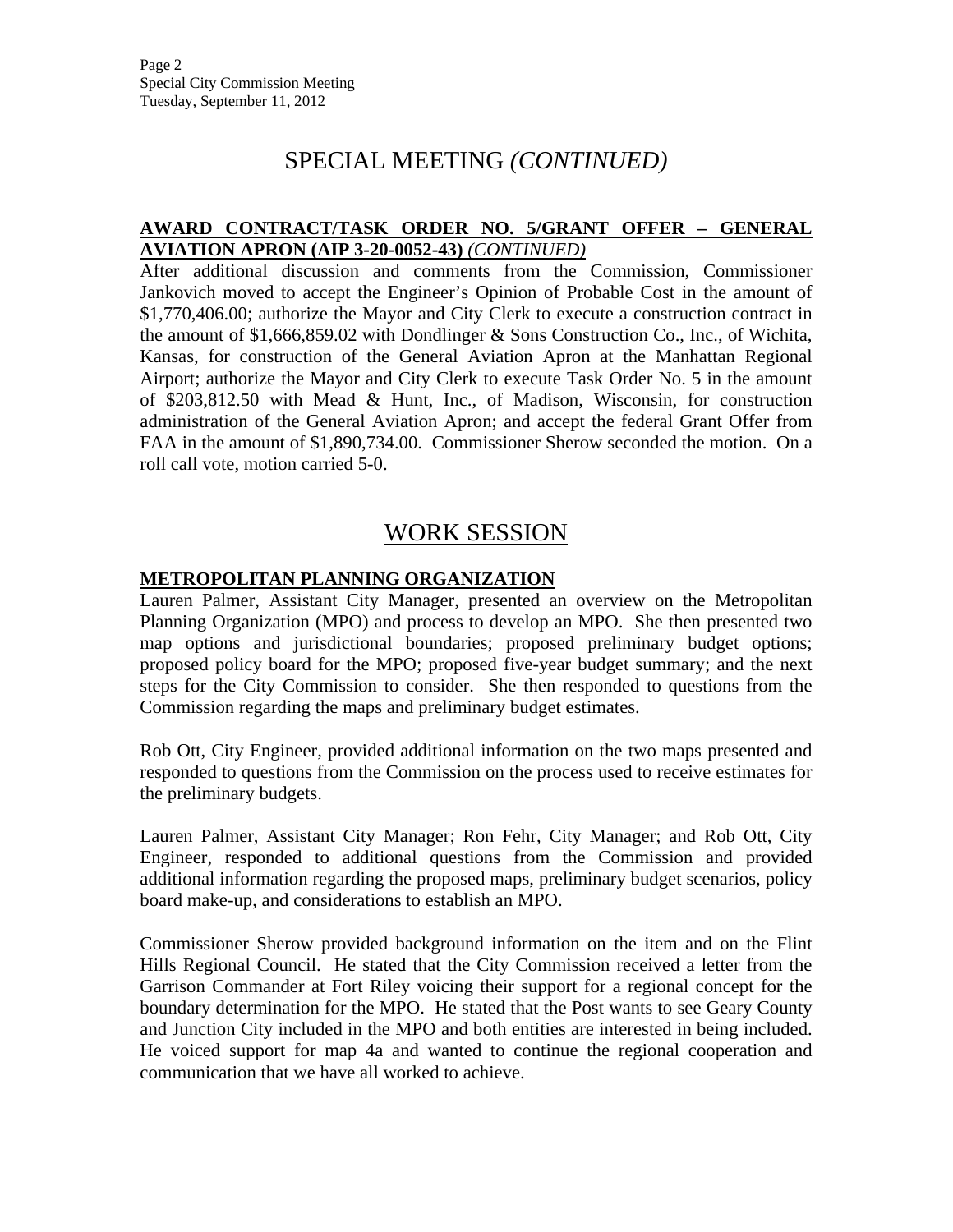# WORK SESSION *(CONTINUED)*

### **METROPOLITAN PLANNING ORGANIZATION** *(CONTINUED)*

Commissioner Matta stated that he understood Fort Riley's desire for a regional concept; however, he said that he represents the citizens of Manhattan and it is up to him to look out for their best interests. He voiced concern with the representation on the proposed policy board and creating extra bureaucracy and overhead. He said that he could support map 2 in order to maintain more local control on transportation projects. He stated that most people do not understand the MPO and that the public needs to be educated.

Commissioner Butler commented that added expansion could be phased in at a later date and was in support of map 2. He voiced concerns with the proposed funding for the organization and stated that starting with a smaller map would help reduce risk. He stated that once the MPO is created, then it could be expanded to encompass the larger area if it proves to be a prudent course of action.

Dave Yearout, Director of Planning and Zoning for Junction City and Geary County, provided additional information on the item and informed the Commission that they want to be an equal partner at the beginning of the MPO process.

Stephanie Watts, Kansas Department of Transportation (KDOT), responded to questions from the Commission. She informed the Commission that this is a decision to be made by the Manhattan City Commission and KDOT will support that decision. She then responded to questions from the Commission regarding the proposed cost estimates.

Christine Tawney, 5435 Pheasant Ridge Road, informed the Commission that the larger map may damage local control and encouraged the Commission to start small and move up in phases. She stated that people are not aware of this initiative and the public deserves the right to be informed.

Chuck Henderson, 2008 Somerset Square, informed the Commission that he recognized the mandate of federal law but, stated that it would be foolish to go any further than we absolutely must to satisfy the mandate. He stated that we will continue to talk with other communities about transportation projects.

Larry Tawney, 5435 Pheasant Ridge Road, informed the Commission that he favored map 2. He asked the Commission to keep the control at a local level and was concerned with what policies a regional policy board would create for both the city and county.